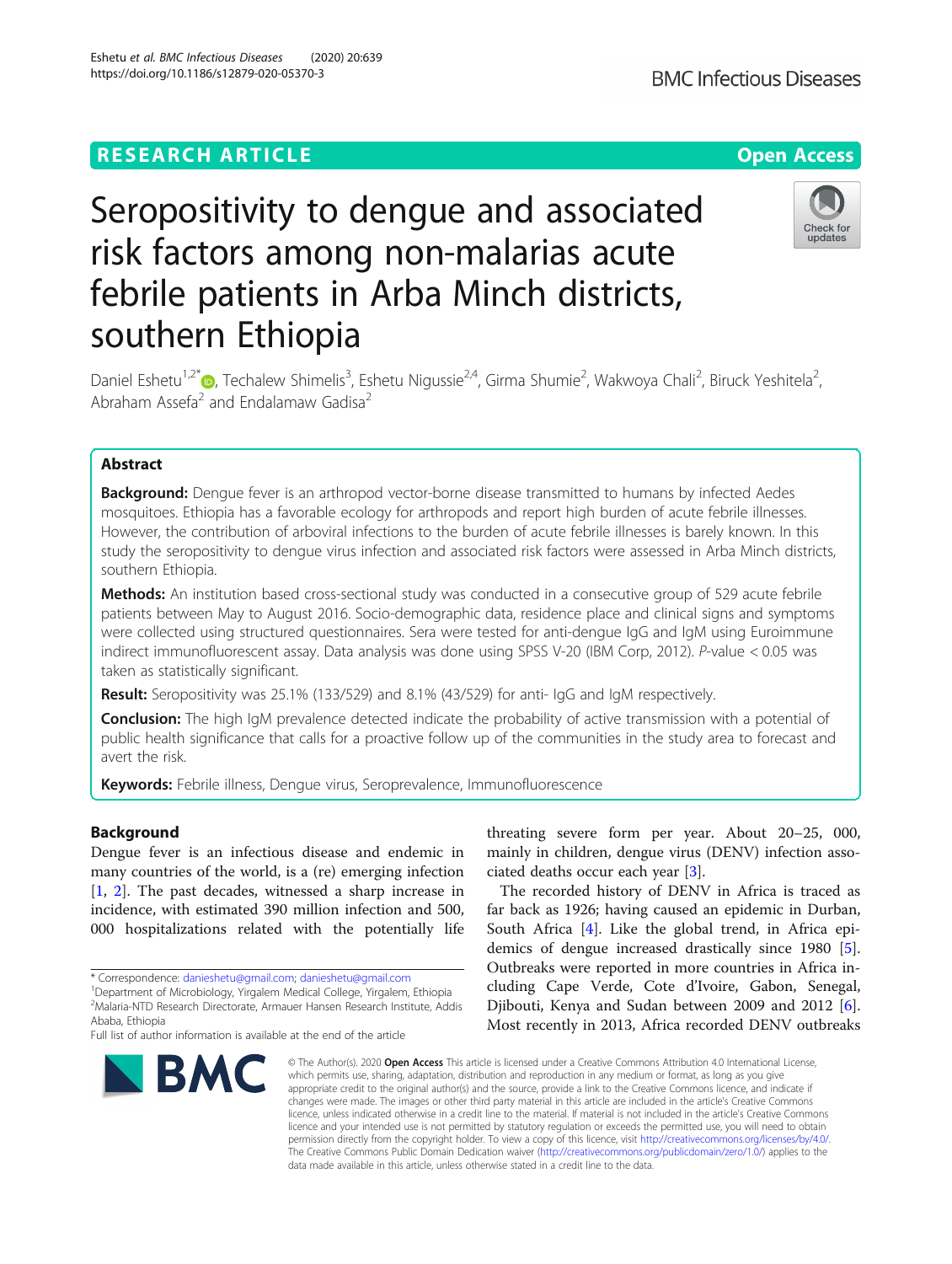in Angola, Kenya, Seychelles and Tanzania [\[7](#page-5-0)]. Since the first outbreak in Ethiopia (2013/14) that occurred in Dire Dawa town, areas with similar ecological features, Ada'ar in Afar (2014) regional state and Gode town in Somali (2014 and 2015) regional state had outbreaks [\[8](#page-5-0)]. Despite, the increased threat and repeated outbreaks in wide geographical settings, the epidemiology and public health significance of DENV is barely documented in Ethiopia.

DENV infection induces only partial immunity which confers transient protection against subsequent infection by other serotypes [\[9\]](#page-5-0). On the basis of severity, the disease is grouped into probable dengue and severe dengue [[10\]](#page-5-0). Probable dengue patient is, a patient either lived in endemic area or had history of travel to endemic areas, such patient may have symptoms like fever, rash, headache, persistent vomiting, mucosal bleed, abdominal pain/tenderness, restlessness, liver enlargement and increased in hematocrit value with decreased in platelet count [\[11](#page-5-0)]. In Severe dengue, the patient may have symptoms like severe plasma leakage, fluid accumulation (ascites), respiratory distress; severe bleeding and organ involvement (like liver, CNS and heart) leading to dengue shock syndrome (DSS) and DHF [\[12](#page-5-0)] with a mortality rate up to 26% [[13\]](#page-5-0).

The laboratory methods for the diagnosis of DENV infection include virus isolation, and detection of viral Nucleic acid, Antigen and anti-DENV antibodies (serology). The serologic detection of IgM and IgG antibodies by ELISA (Enzyme-linked immunosorbent assay) and IFA (Indirect immunofluorescence assay) platforms [\[14](#page-5-0)].

Despite the high burden of acute febrile illness in southern Ethiopia (SNNPR, Southern Nations Nationalities Peoples Regional state Health Bureau report 2014/ 150) and outbreaks in other parts of the country, the impact of DENV infection remain unnoticed. Thus, this study aimed to assess the prevalence of the exposure and its associated risk factors among non-malaria acute febrile patients in Arba Minch districts, SNNPR, southern Ethiopia.

## Methods

Consecutive self-reported volunteers at the outpatient departments of selected health centers were recruited from May to August 2016 in Arbaminch district. The district is located in the southern part of Ethiopia, with climatic condition of semi-desert and means annual rain fall 1300.5 mm. Three selected health centers (Lante Health Center, Shele Health Center and Birbir Health Center) were included in the study. Those sites were selected based on reports of higher rate of febrile illness (Personal communication with Health Bureau of SNNP R). Five hundred twenty-nine non-malaria acute febrile patients, 37.5 °C axillary temperature at initial evaluation and less than 7 days of onset of symptoms, at the specified health facilities were enrolled.

Structured questionnaires were used to capture data on clinical signs, symptoms and socio-demographic related risk factors. Five ml of venous blood was collected aseptically from each study participant and the serum sample was separated into multiple Nunc tubes for each patient then transported using liquid nitrogen and stored in deep freezers (− 80 °C) until screened for anti-dengue IgG and IgM using IIFT (Indirect Immune Fluorescent Test). The test was carried out according to the directions of the manufacturers.

Data collected with questionnaires and laboratory investigations were double entered in REDCap data software to control error and analyzed using SPSS version 20. Study findings were explained in words and tables. In Bivariate analysis, variables that were found to have association with the outcome variable at P-value of 0.25 were entered into multivariable logistic regression to assess the relationship between socio-demographic and other relevant variables with dengue virus sero-status. Associations between dependent and independent variables were assessed and its strength was described using odds ratios and 95% confidence intervals. P-value less than 0.05 were interpreted as statistically significant.

## Results

Of the 529 acute febrile cases, participants within the age group 15–30 years accounted 47.45%, followed by age group between 31 and 45 years 19.86%. Of the study participants, 39.9% had only primary school level education, 29.0% had secondary and higher grade completed and 31.1% had no formal education. Most study participants (86.8%) were rural residents (Table [1](#page-2-0)). The seroprevalence of dengue was 25.1% (133/529) for IgG and 8.1% (42/529) for IgM (Table [1\)](#page-2-0).

The seropositivity of resent mosquito bites 25.2. % and 6.6, habit of staying outside at the night 19.5 and 5.7%, use of bed-net at previous night17.8 and 6.1%, and presence of stagnant water in the village 8.1% and 2,7% IgG and IgM respectively. However, there was no statistically significant association between those associated factors and dengue virus infection (Table [2\)](#page-2-0).

The exposure of dengue virus infection in relation to different clinical factors is summarized in (Table [3](#page-3-0)). Majority 21.2% and 2, 7% of the study participants had constitutional symptoms, followed by high body temperature 11.9 and 3.4% then Headache 8.1 and 2.1% for IgG and IgM respectively. Other clinical features that the study participants experienced include: sore throat 7.2 and 4.0%, crepitation 3.6 and 1.5%, flank pain 1.9 and 0.8%, flank pain 1.9 and 0.6%, abnormal heart sound 1.5 and 0.6%, rash 1.1 and 0.4%, blurred vision 0.8 and 0.4%, neck stiffness 0.6% and 0,2%, musculoskeletal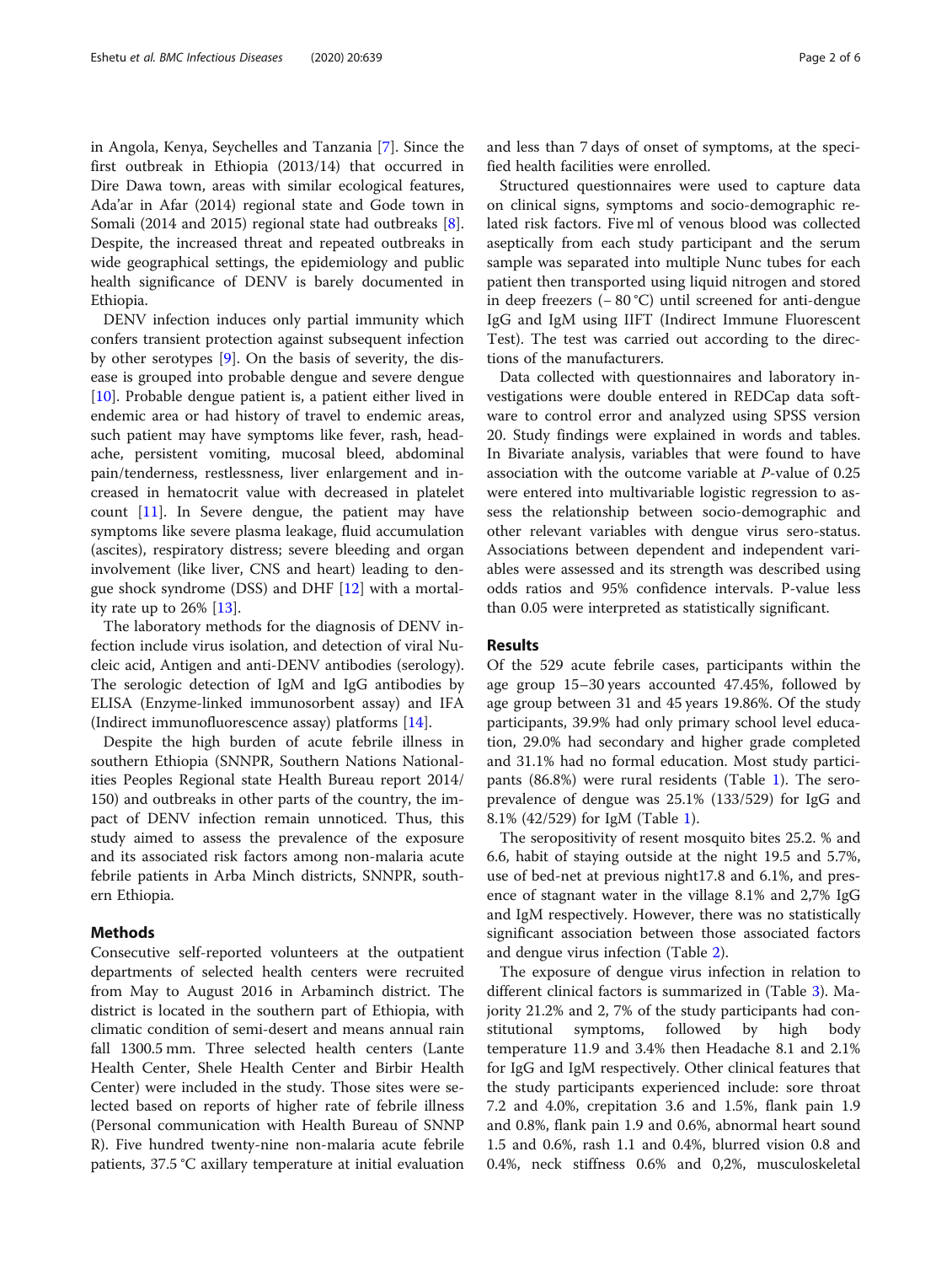<span id="page-2-0"></span>Eshetu et al. BMC Infectious Diseases (2020) 20:639 Page 3 of 6

| Variables  | Total (%)  | IgG Test n (%) |            | IgM Test n (%) |            | COR (95% CI)   |                |
|------------|------------|----------------|------------|----------------|------------|----------------|----------------|
|            |            | $lqG + Ve$     | lgG -Ve    | $IqM + Ve$     | lgM -Ve    | IgG Test       | IgM Test       |
| Sex        |            |                |            |                |            |                |                |
| Male       | 226(42.7)  | 61(11.5)       | 165 (31.2) | 16(3.2)        | 210 (39.7) |                |                |
| Female     | 303 (57.3) | 72 (13.6)      | 231 (43.7) | 26 (4.9)       | 277 (52.4) | $0.8(0.6-1.3)$ | $1.2(0.6-2.4)$ |
| Age group  |            |                |            |                |            |                |                |
| $<$ 15 yrs | 80 (15.13) | 25(4.7)        | 55 (10.4)  | 9(1.7)         | 71(13.4)   |                |                |
| $15 - 30$  | 251 (47.5) | 61(11.5)       | 190 (35.9) | 21(4.0)        | 230 (43.5) | $0.3(0.2-1.1)$ | $0.3(0.3-1.9)$ |
| $31 - 45$  | 105 (19.9) | 28(5.3)        | 77 (14.6)  | 8(1.5)         | 97 (18.4)  | $0.3(0.4-1.7)$ | $0.4(0.4-1.8)$ |
| >45        | 93 (17.6)  | 19(3.6)        | 74 (14.0)  | 4(0.8)         | 89 (16.8)  | $1.6(0.8-3.1)$ | $1.4(0.7-2.9)$ |
| Residence  |            |                |            |                |            |                |                |
| Rural      | 459 (86.8) | 113(21.4)      | 346 (65.4) | 34(6.4)        | 425 (80.4) | $0.8(0.5-1.4)$ | $0.6(0.3-1.4)$ |
| Urban      | 70 (13.2)  | 20(3.8)        | 50(9.4)    | 8(1.5)         | 62(11.7)   |                |                |
|            |            |                |            |                |            |                |                |

**Table 1** The prevalence of exposure Dengue virus ( $N = 529$ ) by socio-demography and residence place in Arba Minch districts southern Ethiopia, 2016

tenderness 0.6% and 0,2%, hearing loss 0.2 and 0% (Table [3\)](#page-3-0).

In bivariate analysis, candidate variables like: Ear symptoms, Diarrhea, high body temperature and constitutional symptoms, also occupation like employee, student and age group between 31 and 45 years and age group > 45 years are selected. To avoid the possible confounding variables that found to have association with the dengue virus at P-value of 0.25 by bivariate were entered into multivariate logistic regression. Only constitutional symptoms remain significant ( $OR = 1.71$ ; 95% CI 1.015–2.870;  $p < 0.044$ ; of 112 who had constitutional symptoms and positive 10.0% had only acute fever, 7.5% had acute fever and fatigue, 19.4% had fever and loss of appetite, 31.3% had fever, fatigue and loss of appetite,

and 1.7% had acute fever, loss of appetite and night sweeting.

# **Discussion**

The finding of this study shows, the overall seroposetivity of dengue virus exposure in this study was 25.1% for IgG and 8.1% for IgM. The distribution of dengue seropositivity rate among the study population in the 3 health facilities was comparable. This suggests that the risk of being infected by dengue is relatively homogenous within the populations from each health facility. Direct comparison between different findings may be difficult due to methodological difference, diagnostic tools employed and study population investigated. This finding is comparable to the rate (27.7%) that reported

Table 2 Dengue virus infection in relation to risk factors in febrile patients ( $N = 529$ ) in Arba Minch districts in southern Ethiopia, 2016

| Variables                                    | Total N<br>(% )                       | IgG test n (%)      |            | IgM test n (%) |            | COR (95% CI)   |                |
|----------------------------------------------|---------------------------------------|---------------------|------------|----------------|------------|----------------|----------------|
|                                              |                                       | $\lg G + \text{Ve}$ | IgG -Ve    | $IqM + Ve$     | IgM -Ve    | lgG test       | IgM test       |
| Use of bed-net<br>at previous night          |                                       |                     |            |                |            |                |                |
| Yes                                          | 360 (68.1)                            | 94 (17.8)           | 266 (50.3) | 32(6.1)        | 328 (62.0) | $0.9(0.6-1.3)$ | $1.6(0.7-3.2)$ |
| No                                           | 169 (31.9)                            | 39(7.4)             | 130 (24.5) | 10(1.9)        | 159 (30.1) | 1              |                |
| Presence of stagnant<br>water in the village |                                       |                     |            |                |            |                |                |
| Yes                                          | 172 (32.5)                            | 43(8.1)             | 129 (24.4) | 14(2.7)        | 158 (29.9) |                |                |
| No                                           | 357 (67.5)                            | 90 (17.0)           | 267 (50.5) | 28(5.3)        | 329 (62.2) | $1.0(0.7-1.5)$ | $1.0(0.5-2.0)$ |
|                                              | Habit of staying outside at the night |                     |            |                |            |                |                |
| Yes                                          | 414 (78.3)                            | 103 (19.5)          | 311 (58.8) | 30(5.7)        | 384 (72.6) | $1.1(0.7-1.7)$ | $0.7(0.3-1.4)$ |
| No                                           | 115(21.7)                             | 30(5.7)             | 85 (16.0)  | 12(2.3)        | 103 (19.5) |                |                |
| Resent mosquito bite                         |                                       |                     |            |                |            |                |                |
| Yes                                          | 246 (46.5)                            | 62(25.2)            | 184 (21.3) | 35(6.6)        | 211 (39.9) | $1.0(0.6-1.7)$ | $1.0(0.4-2.2)$ |
| No                                           | 283 (53.5)                            | 71(25.1)            | 212 (28.4) | 7(1.3)         | 276 (52.2) |                |                |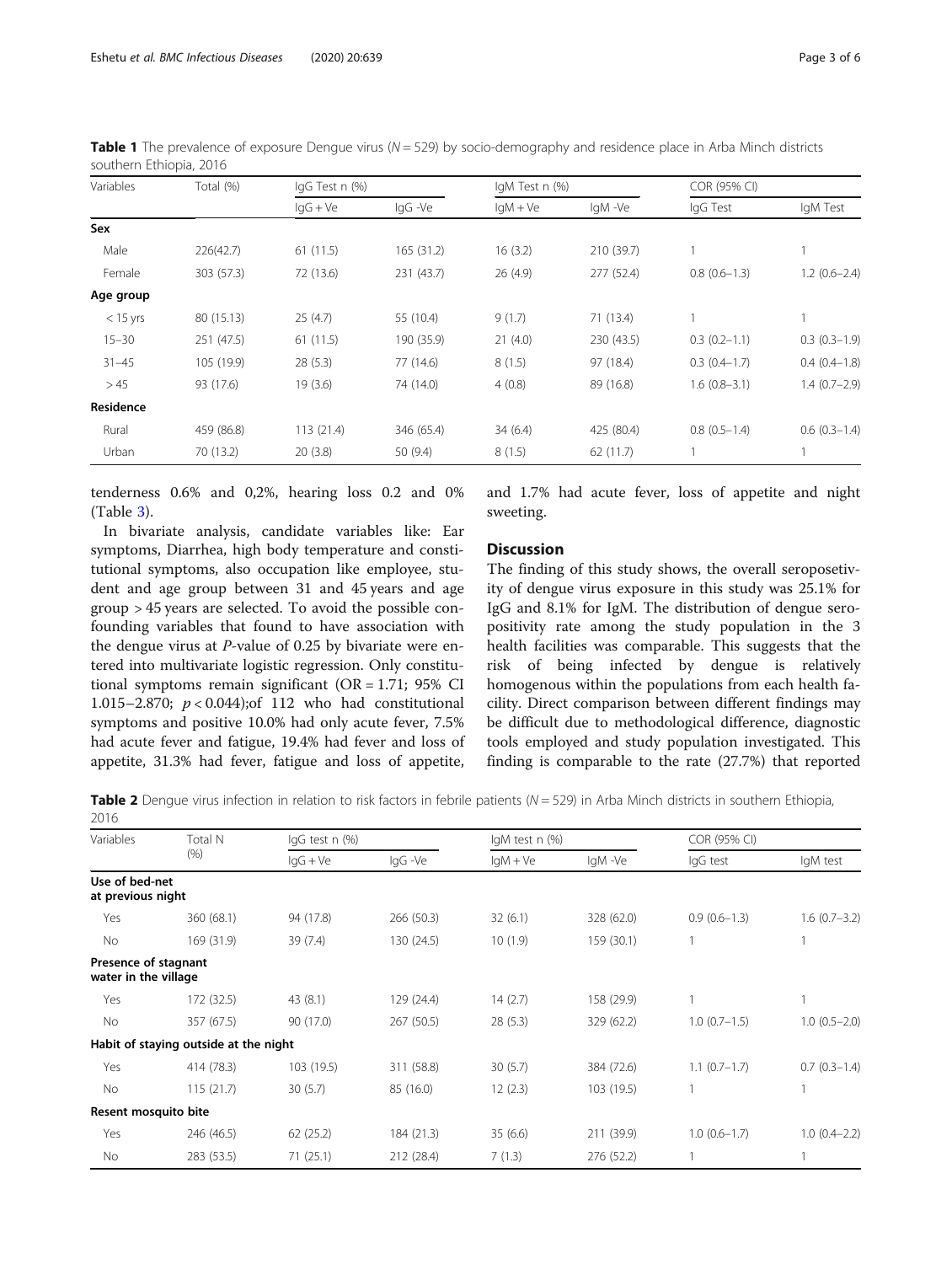| Variables                    | Total<br>$N(\% )$                           | IgG test n (%) |            | IgM test n (%) |            | COR (95% CI)      |                     |
|------------------------------|---------------------------------------------|----------------|------------|----------------|------------|-------------------|---------------------|
|                              |                                             | $lgG + Ve$     | IgG -Ve    | $lgM + Ve$     | IgM-Ve     | IgG test          | IgM test            |
| Head signs (scalp lesion)    |                                             |                |            |                |            |                   |                     |
| Yes                          | 17(3.2)                                     | 4(0.8)         | 13(2.4)    | 0(0)           | 17(3.2)    | 1                 | 1                   |
| No                           | 512 (96.8)                                  | 129 (24.4)     | 383 (72.4) | 42 (8.0)       | 470 (88.9) | $1.1(0.4-3.4)$    | 0.92(2.9)           |
| Neck signs (neck stiffness)  |                                             |                |            |                |            |                   |                     |
| Yes                          | 20(3.8)                                     | 3(0.6)         | 17(3.2)    | 1(0.2)         | 19(3.6)    | 1                 | 1                   |
| No                           | 509 (96.2)                                  | 130 (24.6)     | 379 (71.6) | 41 (7.8)       | 468 (88.5) | $0.9(0.2 - 3.4)$  | $1.2(0.2-9.3)$      |
|                              | Eye symptoms (blurred vision)               |                |            |                |            |                   |                     |
| Yes                          | 61(11.5)                                    | 4(0.8)         | 57 (10.7)  | 2(0.4)         | 59 (11.2)  | 1                 | $\mathbf{1}$        |
| No                           | 468 (88.5)                                  | 129 (24.4)     | 339 (64.1) | 40 (7.6)       | 428 (80.9) | $1.5(0.5-4.6)$    | $0.5(0.1-4.1)$      |
|                              | Ear symptoms (hearing loss)                 |                |            |                |            |                   |                     |
| Yes                          | 9(1.7)                                      | 1(0.2)         | 8(1.5)     | 0(0)           | 9(1.7)     | 1                 | 1                   |
| No                           | 520 (98.3)                                  | 132 (25.0)     | 388 (73.3) | 42 (7.9)       | 478 (90.4) | $0.2$ (0.0-1.9) * | $1.0$ (0.1-8.2)*    |
|                              | Mouth and Throat (sore throat)              |                |            |                |            |                   |                     |
| Yes                          | 59 (11.2)                                   | 38 (7.2)       | 21(4.0)    | 14(2.7)        | 45 (8.5)   | 1                 | 1                   |
| No                           | 470 (88.8)                                  | 95 (18.0)      | 375 (70.8) | 28(5.3)        | 442 (83.6) | $0.9(0.5-1.3)$    | $0.7(0.4-1.3)$      |
| Nose sign (nose bleeding)    |                                             |                |            |                |            |                   |                     |
| Yes                          | 25(4.7)                                     | 9(1.7)         | 16(3.0)    | 3(0.6)         | 22(4.2)    | 1                 | $\mathbf{1}$        |
| No                           | 504 (95.3)                                  | 124 (23.4)     | 380 (71.9) | 39 (7.4)       | 465 (87.9) | $1.2(0.5-2.6)$    | $2.8(0.4 - 20.9)$   |
|                              | Chest exam signs (crepitation)              |                |            |                |            |                   |                     |
| Yes                          | 29 (5.5)                                    | 19(3.6)        | 10(1.9)    | 8(1.5)         | 21(4.0)    | 1                 | 1                   |
| No                           | 500 (94.5)                                  | 114 (21.6)     | 386 (72.9) | 34 (6.4)       | 466 (88.1) | $0.7(0.1-6.7)$    | $0.6$ $(0.3-1.4)$   |
|                              | Cardiovascular signs (abnormal heart sound) |                |            |                |            |                   |                     |
| Yes                          | 30(5.7)                                     | 8(1.5)         | 22(4.2)    | 2(0.4)         | 28(5.3)    | 1                 | $\mathbf{1}$        |
| No                           | 499 (94.3)                                  | 125 (23.6)     | 374 (70.7) | 40 (7.6)       | 459 (86.8) | $1.1(0.5-2.5)$    | $1.1(0.2-1.1)$      |
|                              | Abdominal signs (enlarged liver)            |                |            |                |            |                   |                     |
| Yes                          | 43 (8.1)                                    | 10(1.9)        | 33 (6.2)   | 3(0.6)         | 40 (7.56)  | 1                 | 1                   |
| No                           | 486 (91.9)                                  | 123(23.3)      | 363 (68.6) | 39 (7.4)       | 447 (84.5) | $1.3(0.6 - 2.7)$  | $0.8$ $(0.2 - 2.6)$ |
|                              | Urination symptoms (flank pain)             |                |            |                |            |                   |                     |
| Yes                          | 43 (8.1)                                    | 10(1.9)        | 33 (6.2)   | 4(0.8)         | 39 (7.4)   | 1                 | 1                   |
| No                           | 486 (91.9)                                  | 123(23.3)      | 363 (68.6) | 38 (7.2)       | 448 (84.7) | $1.3(0.6 - 2.7)$  | $0.6(0.2-1.9)$      |
|                              | Musculoskeletal Signs (tenderness)          |                |            |                |            |                   |                     |
| Yes                          | 15(2.8)                                     | 3(0.6)         | 12(2.2)    | 1(0.2)         | 14(2.7)    | 1                 |                     |
| No                           | 514 (97.2)                                  | 130 (24.6)     | 384 (72.6) | 41(7.8)        | 473 (89.4) | $0.7(0.2 - 2.7)$  | $1.2(0.2 - 9.5)$    |
|                              | Dermatological Signs (rash)                 |                |            |                |            |                   |                     |
| Yes                          | 16(3.0)                                     | 6(1.1)         | 10(1.9)    | 2(0.4)         | 14(2.7)    | 1                 | $\mathbf{1}$        |
| No                           | 513 (97.0)                                  | 127 (24.0)     | 386 (73.0) | 40(7.6)        | 473 (89.4) | $1.8(0.7-5.1)$    | $0.6(0.1-2.7)$      |
| <b>High body Temperature</b> |                                             |                |            |                |            |                   |                     |
| $37.5 - 38$                  | 284 (53.7)                                  | 63 (11.9)      | 221 (41.8) | 18(3.4)        | 266 (50.3) | $0.7$ (0.5-1.1) * | 1.6 $(0.9 - 3.0)$ * |
| > 38                         | 245 (46.3)                                  | 70 (13.2)      | 175 (33.1) | 24 (4.5)       | 221 (41.8) | 1                 | 1                   |
| Headache                     |                                             |                |            |                |            |                   |                     |
| Yes                          | 441 (83.4)                                  | 109 (8.2)      | 332 (1.4)  | 11(2.1)        | 430 (81.3) | $0.9(0.5-1.5)$    | $0.8$ $(0.3 - 2.0)$ |
| No                           | 88 (16.6)                                   | 24 (1.8)       | 64 (14.8)  | 31(5.9)        | 57 (10.8)  | 1                 | $\mathbf{1}$        |
| Shortness of breath          |                                             |                |            |                |            |                   |                     |

<span id="page-3-0"></span>Table 3 Dengue virus infection in relation to clinical features in febrile patient in Arbaminch Districts in southern Ethiopia, 2016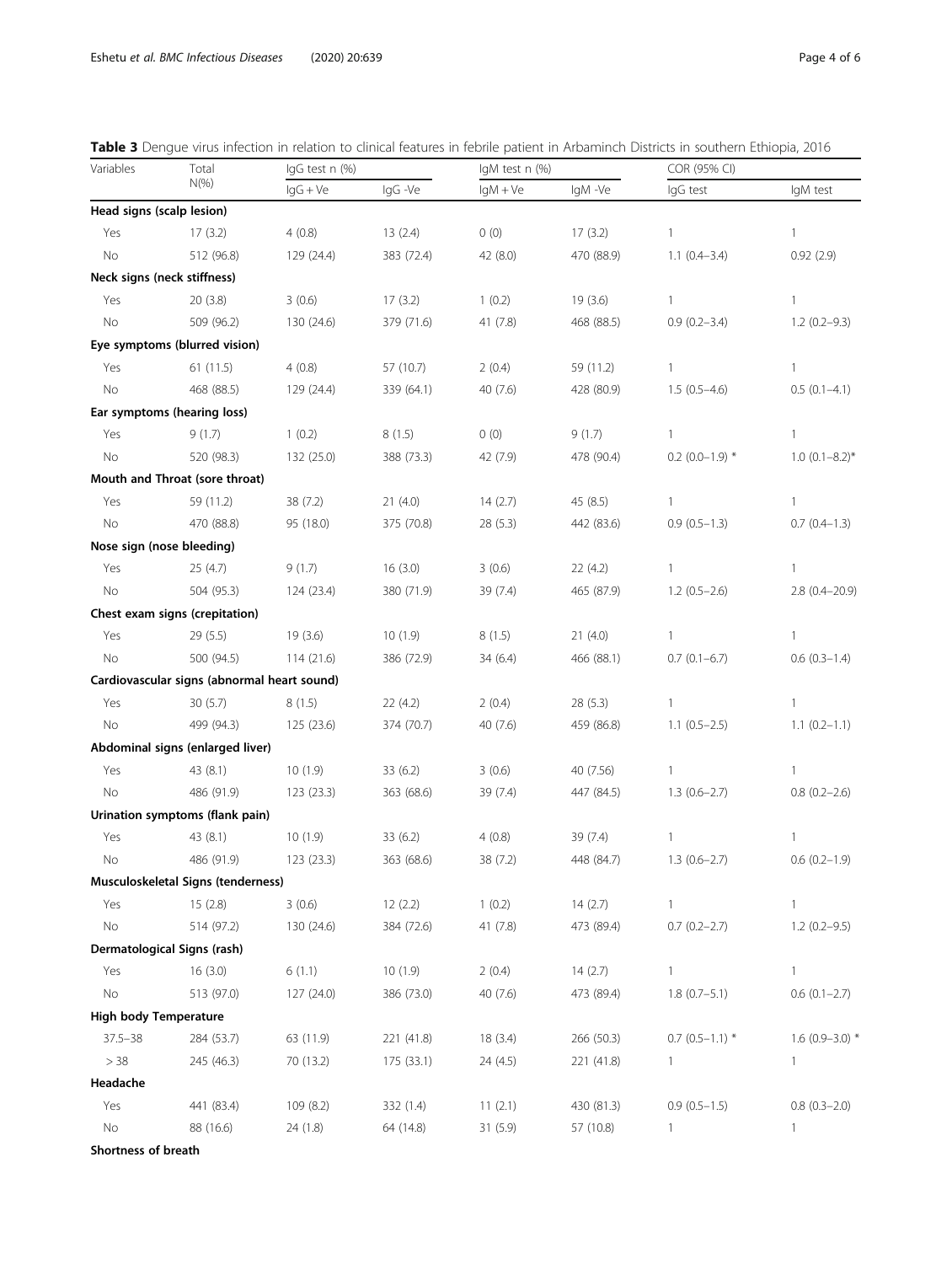| Variables                      | Total<br>$N(\%)$ | IgG test n (%)      |            | IgM test n (%) |            | COR (95% CI)       |                   |
|--------------------------------|------------------|---------------------|------------|----------------|------------|--------------------|-------------------|
|                                |                  | $\lg G + \text{Ve}$ | IgG -Ve    | $IqM + Ve$     | lgM -Ve    | lgG test           | IgM test          |
| Yes                            | 24 (4.5)         | 13(2.5)             | 11(2.0)    | 3(0.6)         | 21(4.0)    |                    | 1                 |
| No                             | 505 (95.5)       | 120(22.7)           | 385 (72.8) | 39(7.4)        | 466 (88.1) | $1.0(0.40 - 4.40)$ | $1.0(0.1 - 8.2)$  |
| Vomiting                       |                  |                     |            |                |            |                    |                   |
| Yes                            | 85 (16.1)        | 21(4.0)             | 64 (12.1)  | 6(1.1)         | 79 (1493)  |                    |                   |
| No                             | 444 (83.9)       | 112(21.2)           | 332 (62.7) | 36(6.8)        | 408 (77.1) | $1.0(0.6-1.7)$     | $1.2(0.5-2.9)$    |
| <b>Diarrhea</b>                |                  |                     |            |                |            |                    |                   |
| Yes                            | 45 (8.5)         | 8(1.5)              | 37(7.0)    | 2(0.4)         | 43(8.1)    |                    | 1                 |
| No                             | 484 (91.5)       | 125(23.6)           | 359 (67.9) | 40(7.6)        | 444 (83.9) | $0.6(0.28-1.4)$ *  | $1.9(0.5-8.3)$ *  |
| <b>Constitutional symptoms</b> |                  |                     |            |                |            |                    |                   |
| Yes                            | 412 (77.9)       | 112(21.2)           | 300 (56.7) | 14(2.7)        | 398 (75.2) | $1.71(1.0-2.9)$ ** | $1.4(1.1-2.0)$ ** |
| No                             | 117(22.1)        | 21(4.0)             | 96 (18.1)  | 26(4.9)        | 91 (17.2)  |                    |                   |

Table 3 Dengue virus infection in relation to clinical features in febrile patient in Arbaminch Districts in southern Ethiopia, 2016 (Continued)

COR crude odds ratio; CI confidence interval; 1 Reference; \* Candidate variable ( $p < 0.25$ ); \*\* Significant association ( $p < 0.05$ )

from a border state between Sudan and Republic of South Sudan [[15\]](#page-5-0). The current result was also in line with the finding of a study conducted in Djibouti (21.8%) [[16](#page-5-0)]. However, was lower than the reports from Dire Dawa, Ethiopia [[17\]](#page-5-0), in Nigeria [[18](#page-5-0)], in Kenya [\[19](#page-5-0)], and in Brazil [\[19\]](#page-5-0), which were 62.5, 67.7, 67.0 and 56%, respectively.

On the other hand, the lower rates of seropositivity compared to the current finding were reported in studies done in Kenya [\[20](#page-5-0)], in Cameroon [[21\]](#page-5-0), in north-west Zambia [[22\]](#page-5-0) and in eastern part of Sudan [[23\]](#page-5-0),which were 14.4, 12.5, 4.1 and 9.4%, respectively. The reason for this difference in prevalence between the previous studies and the current study may be due to various factors. The current study focused on the detection of IgG/ IgM antibodies from acute febrile participants; however, the previous studies focused mainly on detection of IgG antibodies from healthy participants (survey on healthy individuals) or detection of IgG antibodies in dengue outbreak situations. Diagnostic tools also make difference as there is a considerable discrepancy between the performance of indirect ELISA and PRNT (Plague Reduction Neutralization test) [\[24\]](#page-5-0).

Further, in line with the study result in Texas-Mexico [[25\]](#page-5-0), this study showed no association between dengue exposure and utilization of bed net, use of mosquito repellent, presence stagnant water near resident areas and tree in the compound, staying out side at night, or knowledge about the virus. However, in contrast to these findings, a study in Haiti suggested that utilization of bed net might protect people against dengue infection [[26\]](#page-5-0). The lack of association in the current study may be because Aedes aegyptics commonly bites during day time [[11\]](#page-5-0), and therefore the use of bed net may not help provide a barrier between humans and the vector.

As a cause of febrile illness, dengue virus infection is characterized by clinical features including high fever, headache, severe myalgia, nausea and vomiting and frequently rash. However, the predominant clinical signs and symptoms of the infection may vary with populations in different geographical regions [[27](#page-5-0)]. It was shown in a study conducted in Kenya that headache; muscle pain, joint pain and abdominal pain were found to be associated with increased rate of dengue virus infection. However, none of those variables were associated with the infection in the current study as was the case in a study done in rural parts of western Kenya [\[28\]](#page-5-0).

The limitations of this study were its cross-sectional nature and the use of serology (Euroimmune IIFT) test alone to determine the seroposetivity of Dengue virus. Therefore, the findings may not be generalized to the general population in the study area and even if the manufacturer claimed high specify of the test to our knowledge no comparative studies confirming that and thus probability of cross reacting with other arboviral infection could not be ruled out.

## Conclusion

The high IgM prevalence detected indicate the probability of active transmission with a potential of public health significance that calls for a proactive follow up of the communities in the study area to forecast and avert the risk.

#### Abbreviations

AHRI: Armauer Hanen Research Institute; DENV: Dengue virus; DF: Dengue Fever; OPD: Outpatient department; ELISA: Enzyme linked immune sorbent assay; RT-PCR: Reverse transcriptase Polymerase chain reaction; IIFA: Indirect immunofluorescence assay; IgG: Immunoglobulin G; IgM: Immunoglobulin M; AFI: Acute febrile illness; PRNT: Plaque reduction neutralization test